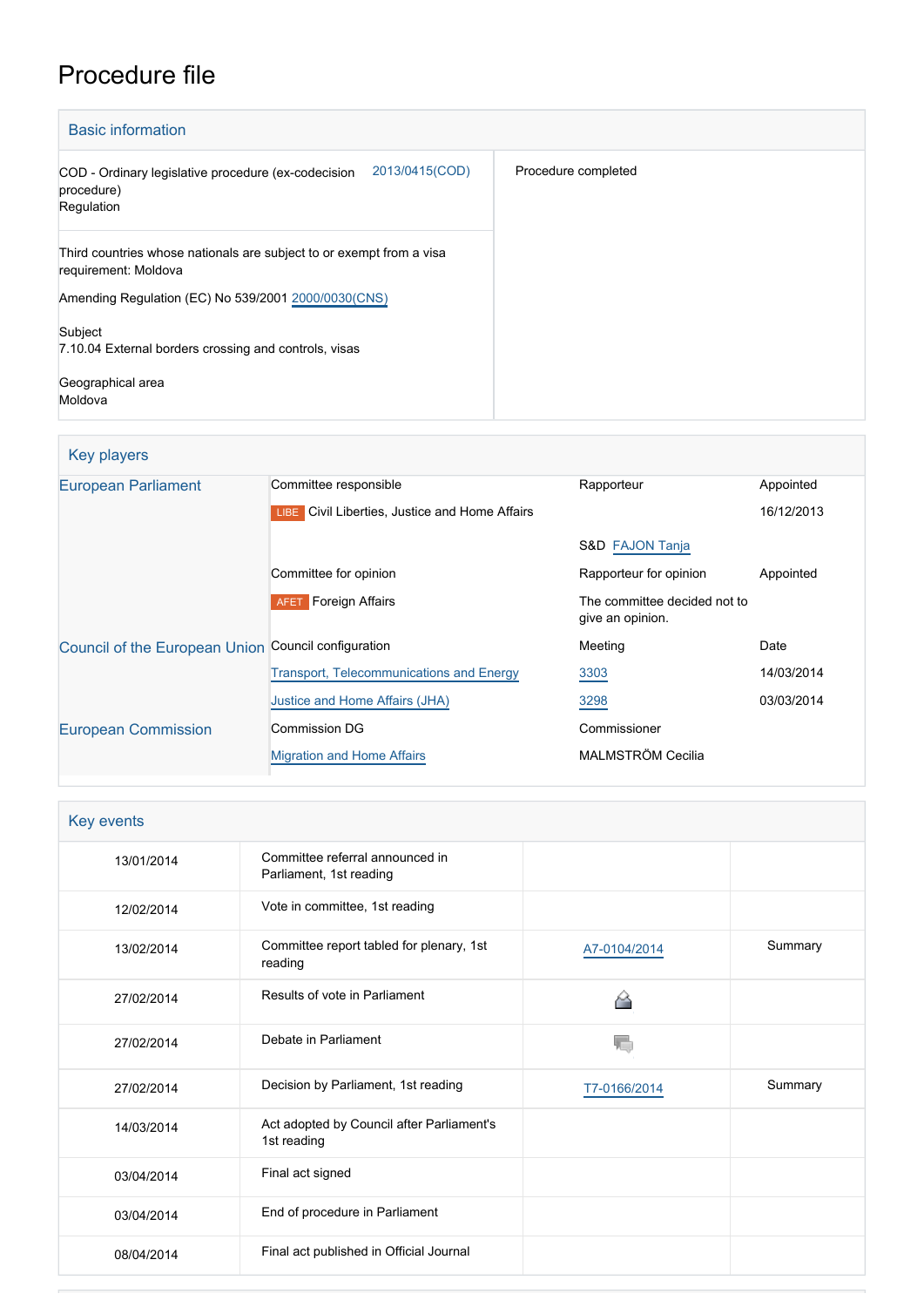| <b>Technical information</b> |                                                                |
|------------------------------|----------------------------------------------------------------|
| Procedure reference          | 2013/0415(COD)                                                 |
| Procedure type               | COD - Ordinary legislative procedure (ex-codecision procedure) |
| Procedure subtype            | Legislation                                                    |
| Legislative instrument       | Regulation                                                     |
|                              | Amending Regulation (EC) No 539/2001 2000/0030 (CNS)           |
| Legal basis                  | Treaty on the Functioning of the EU TFEU 077-p2                |
| Other legal basis            | Rules of Procedure EP 159                                      |
| Stage reached in procedure   | Procedure completed                                            |
| Committee dossier            | LIBE/7/14678                                                   |

## Documentation gateway

| Legislative proposal                                               | COM(2013)0853  | 27/11/2013 | EC  | Summary |
|--------------------------------------------------------------------|----------------|------------|-----|---------|
| Committee draft report                                             | PE526.102      | 20/12/2013 | EP  |         |
| Committee report tabled for plenary, 1st<br>reading/single reading | A7-0104/2014   | 13/02/2014 | EP  | Summary |
| Text adopted by Parliament, 1st reading/single<br>reading          | T7-0166/2014   | 27/02/2014 | EP  | Summary |
| Draft final act                                                    | 00036/2014/LEX | 03/04/2014 | CSL |         |

#### Additional information

European Commission **[EUR-Lex](http://ec.europa.eu/prelex/liste_resultats.cfm?CL=en&ReqId=0&DocType=COD&DocYear=2013&DocNum=0415)** 

Final act

 [Regulation 2014/259](https://eur-lex.europa.eu/smartapi/cgi/sga_doc?smartapi!celexplus!prod!CELEXnumdoc&lg=EN&numdoc=32014R0259) [OJ L 105 08.04.2014, p. 0009](https://eur-lex.europa.eu/legal-content/EN/TXT/?uri=OJ:L:2014:105:TOC) Summary

## Third countries whose nationals are subject to or exempt from a visa requirement: Moldova

PURPOSE: to amend Regulation (EC) No 539/2001 listing the third countries whose nationals must be in possession of visas when crossing the external borders and those whose nationals are exempt from that requirement.

PROPOSED ACT: Regulation of the European Parliament and of the Council.

ROLE OF THE EUROPEAN PARLIAMENT: the European Parliament decides in accordance with the ordinary legislative procedure and on an equal footing with the Council.

BACKGROUND: Council Regulation (EC) No 539/2001 lists the third countries whose nationals must be in possession of visas when crossing the external borders (the so-called negative list (Annex I) and those whose nationals are exempt from that requirement (the so-called positive list (Annex II)). As the criteria set out in Regulation (EC) No 539/2001 can evolve over time in relation to third countries, the composition of the negative and positive lists should be reviewed and amended when appropriate. Third countries for which the situation has changed as regards these criteria, should be transferred from one Annex to the other.

CONTENT: following successful negotiations between the EU and Moldova and taking into consideration the progress made by Moldova in its visa liberalisation dialogue during the last three years, the Commission proposes to transfer Moldova from the negative to the positive list, however with a limitation of this visa waiver to the holders of biometric passports issued by Moldova in line with standards of the International Civil Aviation Organisation (ICAO).

BUDGETARY IMPLICATION: this proposal has no implication on the European Union budget.

## Third countries whose nationals are subject to or exempt from a visa requirement: Moldova